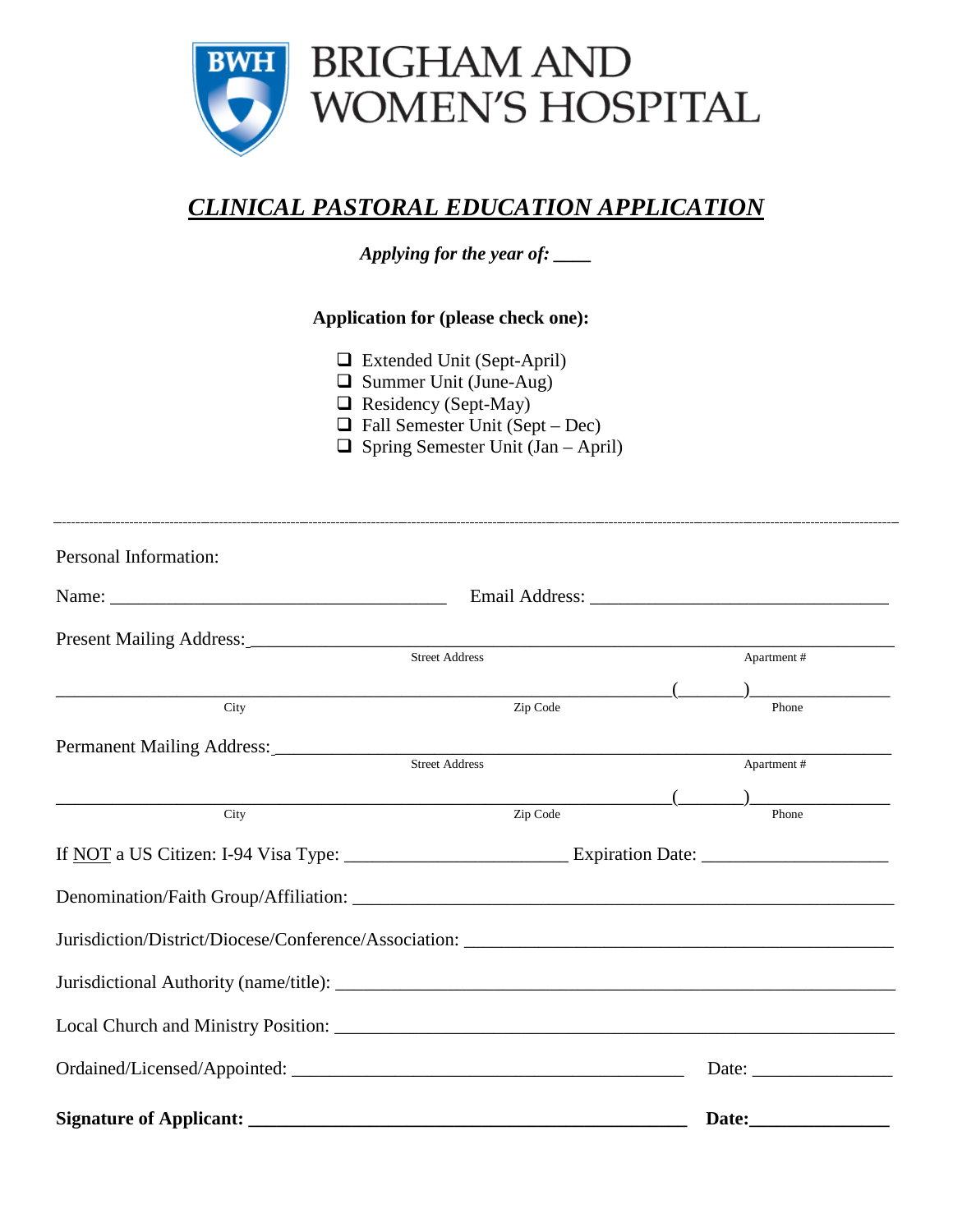| <b>Education:</b>                            |        |  | Degree/Date                                                                                                                                                                                                                 |
|----------------------------------------------|--------|--|-----------------------------------------------------------------------------------------------------------------------------------------------------------------------------------------------------------------------------|
|                                              |        |  |                                                                                                                                                                                                                             |
|                                              |        |  |                                                                                                                                                                                                                             |
|                                              |        |  |                                                                                                                                                                                                                             |
| <b>Previous Clinical Pastoral Education:</b> |        |  |                                                                                                                                                                                                                             |
| Dates                                        | Center |  | Supervisor                                                                                                                                                                                                                  |
|                                              |        |  |                                                                                                                                                                                                                             |
|                                              |        |  |                                                                                                                                                                                                                             |
| address on the form.                         |        |  | References: Please list your three references below. Print out the reference form on the BWH CPE website and<br>give it to your three references. Ask your references to mail the completed form directly back to us at the |
|                                              |        |  |                                                                                                                                                                                                                             |
|                                              |        |  |                                                                                                                                                                                                                             |
|                                              |        |  |                                                                                                                                                                                                                             |
|                                              |        |  |                                                                                                                                                                                                                             |
|                                              |        |  |                                                                                                                                                                                                                             |
|                                              |        |  |                                                                                                                                                                                                                             |
|                                              |        |  |                                                                                                                                                                                                                             |
|                                              |        |  |                                                                                                                                                                                                                             |
|                                              |        |  |                                                                                                                                                                                                                             |
| interviewer's contact information.           |        |  | *** For those applying for a summer unit from beyond the New England area, please list your admission                                                                                                                       |
|                                              |        |  |                                                                                                                                                                                                                             |
|                                              |        |  |                                                                                                                                                                                                                             |